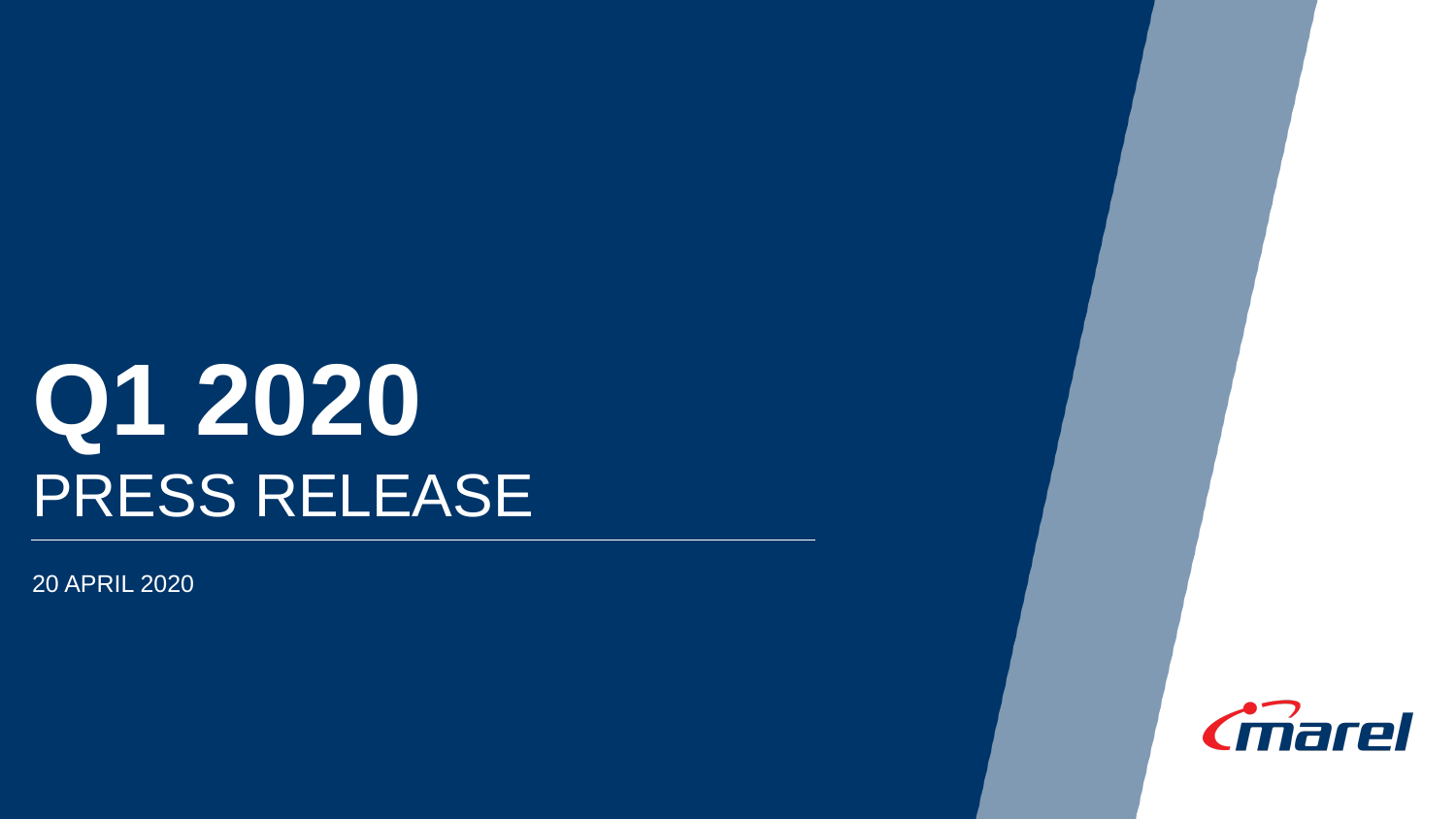### *Cmarel* **Q1 2020 – Record orders and strong cash flow while financial results are colored by pandemic**

#### **EXECUTIVE SUMMARY**

#### **Financial highlights Q1 2020**

- Orders received were EUR 351.8m (1Q19: 323.3m).
- The order book was EUR 464.6m (YE19: 414.4m and 1Q19: 474.7m).
- Revenues were EUR 301.6m (1Q19: 324.6m).
- EBIT\* was EUR 25.4m (1Q19: 47.5m), translating to an EBIT\* margin of 8.4% (1Q19: 14.6%). Non-recurring and not adjusted for cost associated with strategic streamlining is around EUR 3m. Streamlining will come into full effect in 2021 with cost savings of EUR 6m on an annual basis.
- Net result was EUR 13.4m (1Q19: 32.2m).
- Basic earnings per share (EPS) were EUR 1.76 cents (1Q19: 4.85 cents).
- Cash flow from operating activities before interest and tax in the quarter was EUR 61.5m (1Q19: 59.6m). Free cash flow at EUR 38.6m (1Q19: 44.0m).
- Net debt/EBITDA was x0.4 at end of March (YE19: x0.4). Targeted capital structure is x2-3 net debt/EBITDA.
- Marel drew EUR 600m from its syndicated revolving credit facility in the quarter as a precautionary measure, financing secured until 2025.

#### **Árni Oddur Thórdarson, CEO**

*."*

*"While focusing on the business continuity of our own operations and that of our customers, we have put the safety and wellbeing of our people and their families as our first priority. We have adapted to new realities quickly and this has indeed been a quarter of many firsts. We introduced remote assistance during service and installations, launched online platform Marel Live to engage better with our customers, and conducted a hybrid Annual General Meeting on the set date where shareholders could attend and vote virtually.*

*With a robust financial and cash position, an innovative product portfolio and global reach, we are in a strong position to weather the storm. Orders received in the quarter were at an all-time high or EUR 352 million, and were well balanced between large projects, standard equipment and spares. We are also using part of our strong operating cash flow to ramp up inventories of manufacturing and spare parts to shorten lead times of equipment and spares. This will allow us to better serve our customers' needs in the current logistical challenges due to the pandemic.*

*Revenues were EUR 302 million in the first quarter with EBIT of 8.4%. The pandemic situation mainly affected the meat project business with lower utilization in our manufacturing hubs in China, Germany and Brazil due to precautious social distancing protocols. It is reassuring to see utilization levels in China back at 90%, although it is too early to tell when we will reach those levels in Germany and Brazil. At the same time we have shown great resilience in our aftercare business. While utilization of our field service engineers was affected by travel and visit restrictions, there was double-digit growth in spares revenues. Aftercare revenues account for 41% of total revenues in the first quarter.*

*When entering 2020, the order book for poultry, our largest and most profitable business unit, was low. The largest driver in the record orders received in the quarter is the good momentum overall in the global poultry industry and we are entering Q2 with a healthy order book.*

*While families take shelter at home, the demand for retail stores and online platforms has skyrocketed. At the same time, foodservice demand from hotel and restaurants is significantly down. In such dynamic shifts, many customers need to advance their current platforms with modular solutions and need first class maintenance support and short lead times of spares and solutions. I would like to take this opportunity and thank our team here at Marel, our customers, suppliers and other partners, for all their efforts and hard work during these unprecedented times. Together, we are ensuring that one of the most important value chains in the world remains operational – the food value chain."*

#### **KEY FIGURES** (EUR m)

| As per financial statements                     | <b>1Q20</b> | 1Q19  | Change   |
|-------------------------------------------------|-------------|-------|----------|
| Revenues                                        | 301.6       | 324.6 | $-7.1%$  |
| Gross profit                                    | 107.3       | 125.4 | $-14.4%$ |
| Gross profit as a % of revenues                 | 35.6%       | 38.6% |          |
| Adjusted result from operations (Adjusted EBIT) | 25.4        | 47.5  | $-46.5%$ |
| EBIT* as a % of revenues                        | 8.4%        | 14.6% |          |
| <b>EBITDA</b>                                   | 37.6        | 59.1  | $-36.4%$ |
| EBITDA as a % of revenues                       | 12.5%       | 18.2% |          |
| PPA related costs                               | (2.6)       | (2.6) |          |
| Result from operations (EBIT)                   | 22.8        | 44.9  | $-49.2%$ |
| EBIT as a % of revenues                         | 7.6%        | 13.8% |          |
| Net result                                      | 13.4        | 32.2  | $-58.4%$ |
| Net result as a % of revenues                   | 4.4%        | 9.9%  |          |
| <b>Orders Received</b>                          | 351.8       | 323.3 | 8.8%     |
| Order Book                                      | 464.6       | 474.7 | $-2.1%$  |

| Cash flows                                | <b>1Q20</b> | 1Q19   |
|-------------------------------------------|-------------|--------|
| Cash generated from operating activities, |             |        |
| before interest & tax                     | 61.5        | 59.6   |
| Net cash from (to) operating activities   | 44.0        | 52.3   |
| Investing activities                      | (10.5)      | (10.8) |
| Financing activities                      | 361.8       | (49.6) |
| Net cash flow                             | 395.3       | (8.1)  |
|                                           |             |        |
|                                           | 31/03       | 31/12  |
| <b>Financial position</b>                 | 2020        | 2019   |
| Net Debt (Including Lease liabilities)    | 84.2        | 97.6   |
| Operational working capital <sup>1)</sup> | 43.3        | 64.0   |

<sup>1)</sup> Trade receivables, Inventories, net Contract assets & Contract liabilities, Trade payables.

| Key ratios                                                         | <b>1Q20</b> | 1Q19  |
|--------------------------------------------------------------------|-------------|-------|
| Current ratio                                                      | 2.2         | 0.9   |
| Quick ratio                                                        | 1.9         | 0.6   |
| Return on equity                                                   | 5.8%        | 23.7% |
| Leverage <sup>2)</sup>                                             | 0.4         | 2.2   |
| Number of outstanding shares (millions)                            | 755.9       | 659.7 |
| Market capitalization in EUR billion based on                      |             |       |
| exchange rate at end of period                                     | 2.7         | 2.6   |
| Basic earnings per share in EUR cents                              | 1.76        | 4.85  |
| <sup>2)</sup> Net Debt (Including Lease liabilities) / LTM EBITDA. |             |       |

**2**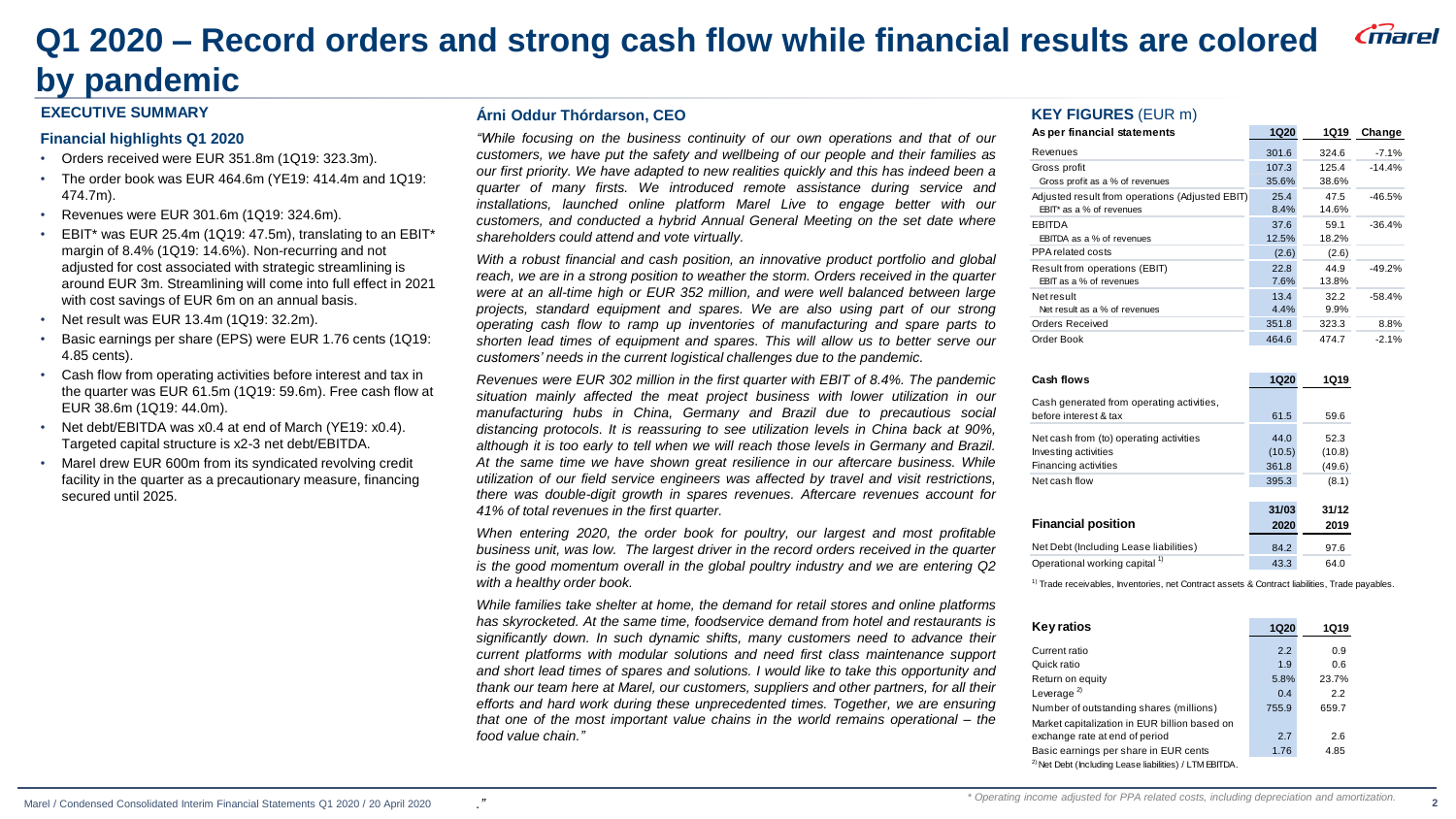

## **RESPONSE TO COVID-19 AND IMPACT ON MAREL**

**Focus is on maintaining productivity of all manufacturing sites while keeping employees and customers safe.**

#### **Current situation**

- Marel is a critical infrastructure company in the food industry and all of Marel's manufacturing sites are classified as essential.
- All of Marel´s manufacturing sites are open though not all sites are at full capacity. Marel and its suppliers are ensuring continuity of supply thusfar.
- In January, Marel implemented a global task force internally with 15 regional crisis management teams.
- Marel has re-organized its manufacturing sites to ensure business continuity and safety for its people.
- Marel has systemically built up safety stock of spare and make parts across locations to serve strong demand and ensure timely delivery.
- Marel is committed to serving its customers around the world despite the logistical challenges. Marel has set up a structure for remote support, offering maintenance jobs overnight to keep customers and employees safe.
- Installations are ongoing, like the greenfield installation in China in March that was supported virtually by the global team. In the current environment installations can take additional time, leading to higher cost of delivering to Marel´s customers.
- Marel Live, a new online platform and virtual equipment demonstrations have been launched.
- New product development in good progress with increased use of virtual reality.

#### **Marel is well positioned to navigate through these challenging times**

- Marel has a global manufacturing footprint. Marel´s co-location strategy means that every product has a mother site and a significant part of our standard equipment can be manufactured in two or three sites, increasing flexibility in production and reducing supply chain risk.
- After strengthening the regional leadership teams and infrastructure in key growth regions, Marel is closer to its customers and better able to mitigate the current challenges.
- Own sales and service engineers residing in more than 30 countries.
- Long-term partnership with customers and strong customer retention. Diversified customer base.
- Around 41% of Marel´s revenues in 1Q20 derived from recurring service and spare parts revenues.
- Marel is financially strong, with Net debt/EBITDA leverage at 0.4x.
- Secured liquidity at EUR 762m at quarter-end. Financing secured until 2025.
- Good support from shareholders since listing on Nasdaq Iceland in 1992 and on Euronext Amsterdam in June 2019.

#### **Challenges and opportunities for Marel**

- Marel is finding smarter ways of working to counter higher costs due to the pandemic. COVID-19 has accelerated our offering of online and remote assistance.
- Food processors are seeking ways to divert capacity to increase supply to retail, as foodservice demand shifted towards at home consumption. This may lead to updating factories to increase production of pre-packed portions.
- The pandemic might lead to further automation in the industry and possibly accelerate the need to modernize food production in Asia.
- Opportunity for Marel to take on a leading role in the potential upcoming industry consolidation.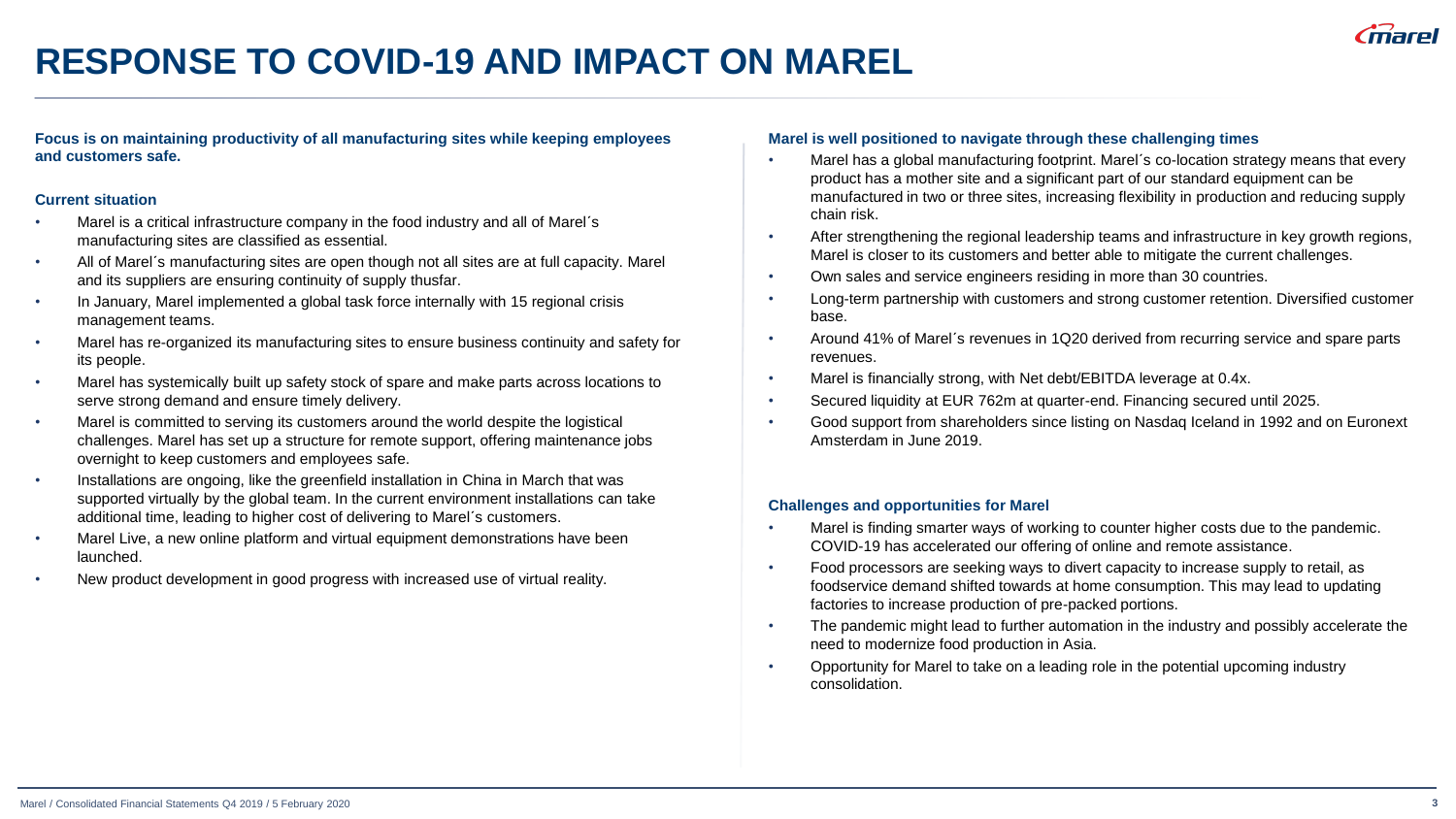# **FINANCIAL PERFORMANCE**

### **Orders received at EUR 352m, up by 16.3% QoQ and up by 8.8% compared to previous year**

- Record orders received in 1Q20, reflecting the strong 4Q19 pipeline in Poultry. Orders received are well balanced across the portfolio, between large projects, standard equipment and maintenance projects.
- Greenfields such as the large equipment order from Bell & Evans in the U.S. and large projects with longer lead times constitute the vast majority of the order book while services, spares and standard equipment run faster through the system with shorter lead times.
- The order book in the first quarter was at a level of EUR 464.6m (YE19: 414.4m, 1Q19: 474.7m). This equals 37% of 12-month trailing revenues. The book-to-bill ratio was at 1.17 (YE19: 0.95, 1Q19: 0.99).
- Global animal protein trade was heavily shaped by African Swine Fever in 2019, with the pandemic adding further uncertainty and volatility to the market. Foodservice demand is severely hit, resulting in a shift to eating at home and increasing retail sales, particularly for frozen and processed food. Food processors are seeking ways to divert capacity to increase supply to retail customers.
- Among Marel´s three industries, Poultry is the least impacted by the pandemic due to its convenience, affordability and ability to adapt to supply relatively quickly. There is a trend in Fish to move from fresh to frozen while Meat customers are challenged by low carcass valuation, especially for beef.
- Overall, Marel's competitive position remains strong. Many of Marel´s customers are seeing increased demand for their products. Food safety, food sustainability and affordability are the key drivers where Marel can support. The pandemic has accelerated Marel´s offering of virtual and remote support.

### **Revenues and costs impacted by the pandemic. Resilient service revenues of around 41% in 1Q20. Streamlining efforts ongoing**

- Revenues totaled EUR 301.6m in 1Q20, down 5.8% QoQ and down 7.1% YoY. Marel is a critical infrastructure company in the food industry. Marel´s manufacturing sites have been re-organized to ensure business continuity and safety for its people. In a COVID-19 environment it takes longer to close orders and transform orders into revenues. Marel is systematically building up inventory stock and shortening lead times to be more agile and serve customers better.
- Manufacturing continued at a good level, though not all sites were at full capacity.
- Poultry was impacted by lower volume because of a lower order book in 2H19, while Meat was effected by volume, product mix and logistical challenges due to the pandemic, including a two week closure in China.
- With the installed base continuing to grow worldwide, a significant proportion of Marel's revenues derive from recurring service and spare parts revenues or around 41% in 1Q20 (1Q19: 35%).
- Gross profit margin was at 35.6% (4Q19: 36.2%, 1Q19: 38.6%) and gross profit was at EUR 107.3m in the quarter, down 7.5% QoQ and down 14.4% YoY, mainly because of volume, product mix and higher cost in delivering to Marel´s customers during the pandemic.
- EBIT\* margin was at 8.4% (4Q19: 10.0%, 1Q19: 14.6%). Streamlining initiatives announced earlier in the year are ongoing and will continue throughout the year, lowering the cost base. Marel is focused on improving the profitability of the company. In 1Q20 Marel took actions that will deliver EUR 6m in annualized savings with around EUR 3m in non-recurring cost.
- Net result was EUR 13.4m, up 31.4% QoQ and down 58.4% YoY, impacted by lower result from operations.
- Basic EPS were EUR 1.76 cents (4Q19: 1.34 cents, 1Q19: 4.85 cents).



#### **REVENUES AND EBIT\* %,** EUR m





#### **REVENUES BY INDUSTRY**



**4**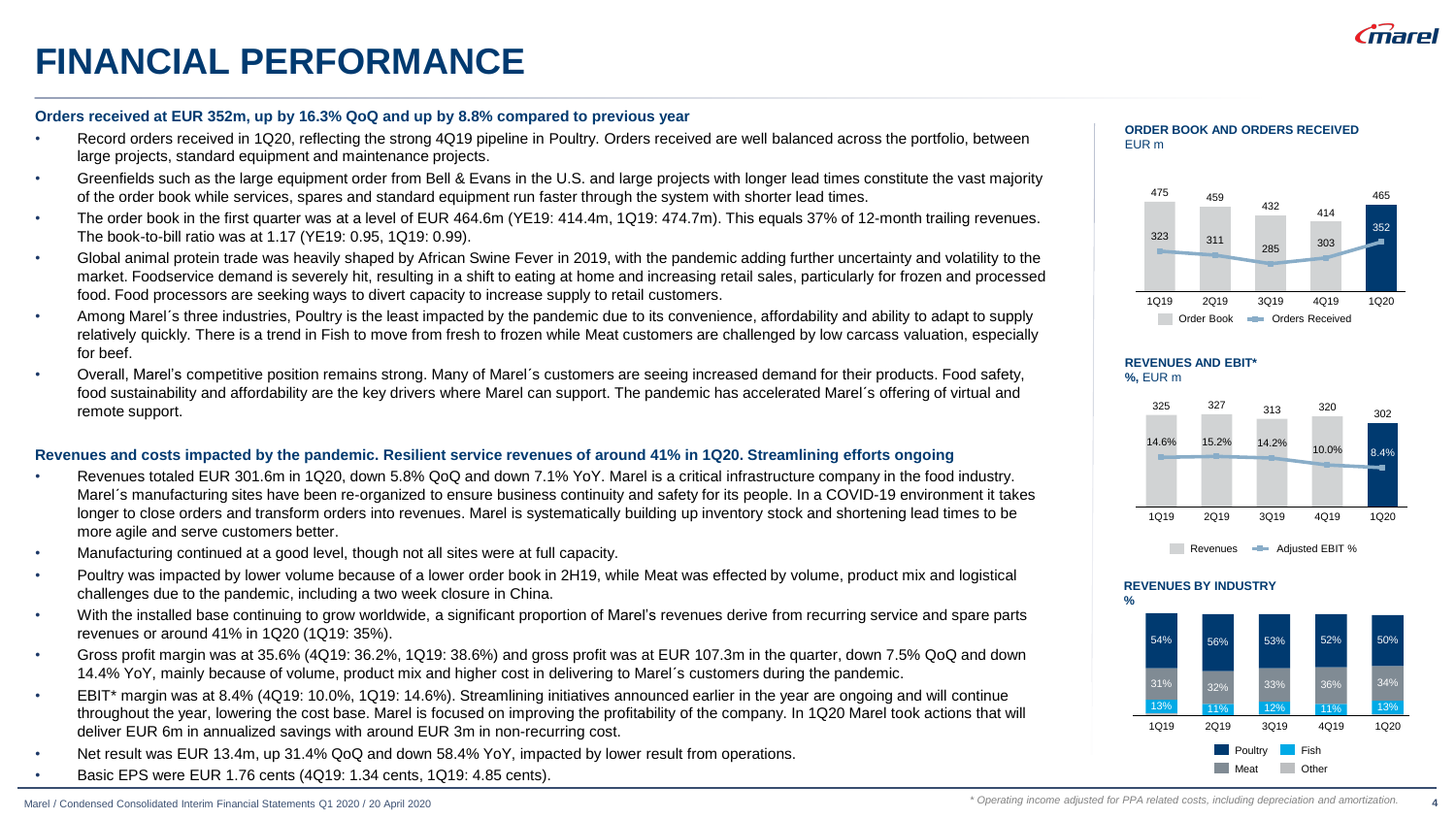# **FINANCIAL PERFORMANCE**

### **Solid cash flow and very strong financial position with leverage at 0.4x and financing secured until 2025**

- The cash flow, both operational and free cash flow remains strong. Operational cash flow reported at EUR 61.5m (1Q19: 59.6m) and free cash flow at EUR 38.6m (1Q19: 44.0m).
- Working capital improved due to collection of receivables. The higher contract liabilities reflect the strengthened order book while inventories increased to EUR 173.8m (1Q19: 159.1m) to meet customer demand for critical parts in spares and to ensure timely delivery.
- Tax payments for 1Q20 at EUR 13.4m (1Q19: 4.8m) exceptionally high as taxes have been paid upfront.
- Cash flow from investment activities of EUR 10.5m is at a similar level as 1Q19 (10.8m). Marel continues investing in its business.
- Marel drew EUR 600m from its syndicated revolving credit facility in the quarter as a precautionary measure to increase its flexibility and ability to react to unforeseen future business needs due to the pandemic. As a result the net cash position increased to EUR 695.1m (1Q19: 50.1m).
- Leverage is at 0.4x at the end of 1Q20 (4Q19: 0.4x) which is well under the targeted capital structure (2-3x Net debt/EBITDA). Secured liquidity of EUR 761.8m at quarter-end and secured financing is in place until 2025. Marel continues to have a strong financial position to facilitate future strategic moves in line with the company´s growth strategy.
- On 10 March 2020, a new share buyback program was announced for up to 25,000,000 shares in the Company, or about 3.2% of the total issued share capital in the Company. The purpose of the buyback program is to reduce the Company's share capital and to meet the Company's obligations under share incentive programs with employees. As part of the buyback program, Marel has purchased 4.4 million shares (EUR 14.5m) in the period 11 March 2020 to 31 March 2020. As of today Marel holds 2.17% of its own shares.

#### **Marel secures a favorable new syndicated revolving credit facility of EUR 700m**

- On 5 February 2020, Marel signed a new EUR 700m multi-currency, revolving credit facility with a tenor of five-years and two one-year uncommitted extension options. The new facility replaces the prior senior syndicated facility, allowing better cash balance utilization and increases Marel´s strategic flexibility to support future growth.
- Improved interest rate terms at EURIBOR/LIBOR +80bps that will vary in line with Marel's leverage ratio (Net debt/EBITDA) and facility utilization level. The new credit facility includes a sustainability linked incentive structure with KPI´s in line with Marel´s sustainability objectives.

#### The 2020 AGM approved all proposals, including a dividend of 40% of 2019 net result and initiation of share buyback program

#### *Dividend corresponding to 40% of 2019 net result*

• A dividend payment of EUR 5.79 cents per share was declared. This corresponds to 40% of net results for the year 2019, of which EUR 38.1m will be paid in 2Q20 and EUR 5.8m in 3Q20. This is a 3.9% increase in dividend per share compared with the previous year.

### *Share buyback program*

• An authorization allowing the Company to acquire up to 10% of its own shares, effective for the next 18 months was renewed.

#### *Lillie Li Valeur elected to the Board of Directors*

• After serving on the Board of Directors for 14 years, Margrét Jónsdóttir did not declare candidature. Lillie Li Valeur is a new director elected to the Board. Valeur is the CEO for Good Food Group in Denmark and prior to that held several senior managerial roles at Arla Foods globally.





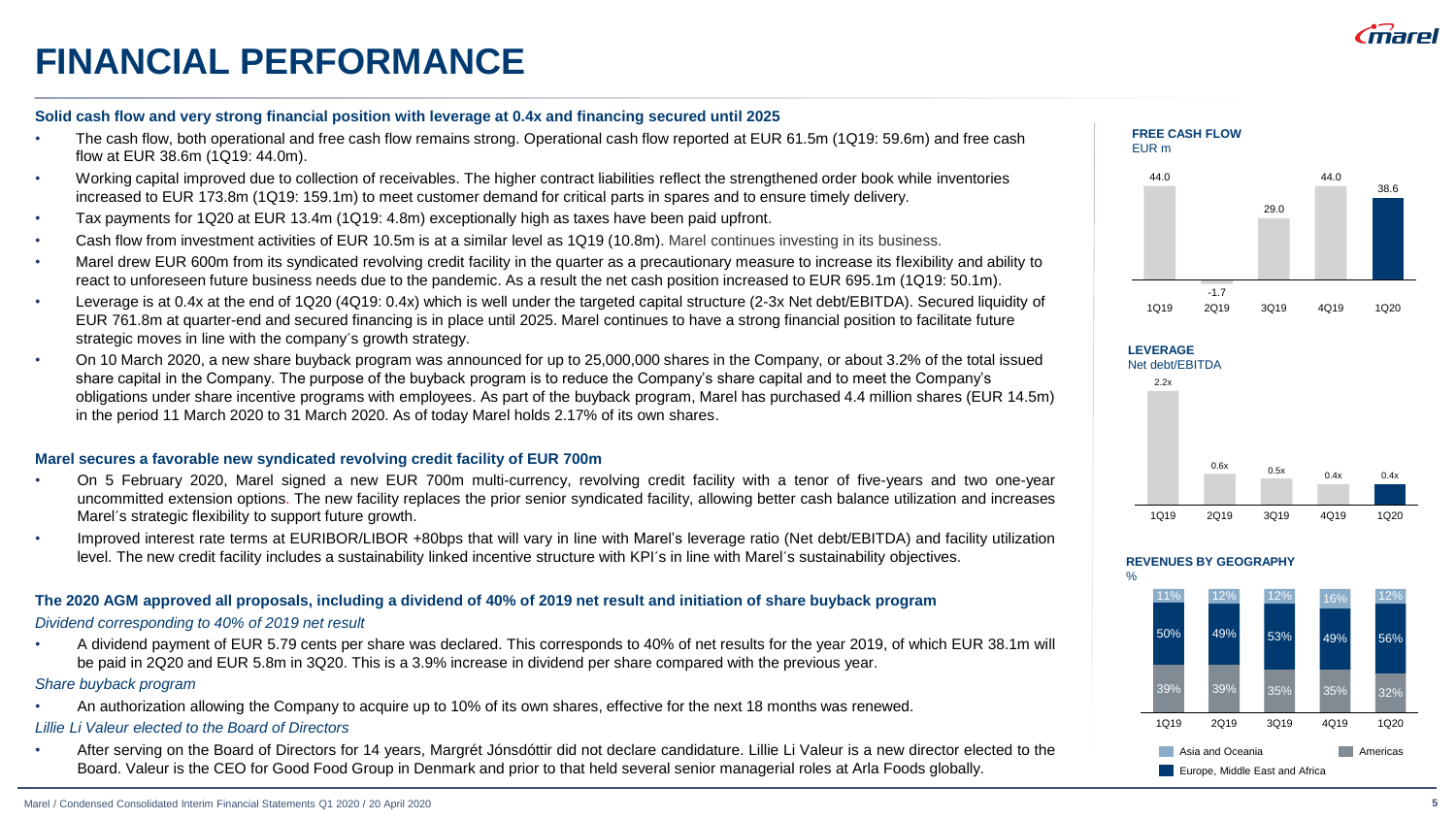### **INDUSTRY PERFORMANCE**

#### **MAREL POULTRY MAREL MEAT MAREL FISH**



|                         | <b>1Q20</b> | <b>1Q19</b> | Change    |
|-------------------------|-------------|-------------|-----------|
| Revenues                | 151.1       | 174.0       | $-13.2\%$ |
| <b>FBIT</b>             | 18.2        | 30.6        | -40.5%    |
| EBIT as a % of revenues | 12.0%       | 17.6%       |           |

- Marel Poultry's competitive position remains strong on the back of its established full-line product range, including standard equipment and modules, and service and spare parts revenue from its large installed base worldwide.
- Revenues for Marel Poultry in 1Q20 were EUR 151.1m, down 13.2% YoY (1Q19: 174.0m). EBIT was EUR 18.2m (1Q19: 30.6m) and the EBIT margin was 12.0% (1Q19: 17.6%).
- Revenues in 1Q20 are a reflection of the softer order book in 2H19.
- Orders received in 1Q20 were at the highest level ever in Poultry. These were well balanced by geography, product mix and size of projects.
- Poultry is the least impacted by the pandemic due to its convenience, affordability and ability to adapt to supply relatively quickly.
- Healthy order book serves as a good base for improved profitability of Marel Poultry throughout the year.

**Delivered 50% of total revenues and 12.0% EBIT in 1Q20. Delivered 34% of total revenues and 4.4% EBIT\* in 1Q20. Delivered 13% of total revenues and 4.3% EBIT in 1Q20.** 



|                             | 1Q20    | 1Q19  | Change |
|-----------------------------|---------|-------|--------|
| Revenues                    | 103.6   | 100.8 | 2.8%   |
| <b>FRIT*</b>                | 4.6     | 12.7  | -63.8% |
| $EBIT^*$ as a % of revenues | $4.4\%$ | 12.6% |        |

- Marel Meat is a full-line supplier to the meat processing industry following acquisitions of MPS, with further bolt-on capabilities added with the acquisitions of Sulmaq, MAJA and Cedar Creek Company.
- Revenues for Marel Meat in 1Q20 were EUR 103.6m, up 2.8% YoY (1Q19: EUR 100.8m). EBIT\* was EUR 4.6m (1Q19: 12.7m) and the EBIT\* margin was 4.4% (1Q19: 12.6%).
- Operational results impacted by product mix and logistical challenges due to the pandemic, that resulted in lower utilization in our manufacturing hubs in China, Germany and Brazil due to precautious social distancing protocols.
- Orders received in 1Q20 were slower than expected as customer decision making was delayed. The meat industry, particularly beef is impacted by COVID-19 as foodservice demand has shifted to increased retail demand for lower value cuts, resulting in margin pressure for food processors. There is also a shift from beef to pork.
- Marel is in a good position to support the modernization of the pork value chain in China.
- Management is targeting medium and long-term EBIT\* margin expansion for Marel Meat.



|                                | <b>1Q20</b> | 1Q19 | Change    |
|--------------------------------|-------------|------|-----------|
| <b>Revenues</b>                | 39.4        | 40.6 | $-3.0\%$  |
| FRIT                           | 17          | 3.0  | $-43.3\%$ |
| <b>EBIT</b> as a % of revenues | 4.3%        | 7.4% |           |

- Marel Fish predominantly consists of sales of solutions into salmon, wild whitefish and farmed whitefish. With the acquisition of Curio in 4Q19, Marel is a step closer to becoming a full-line provider to the global whitefish industry.
- Revenues for Marel Fish in 1Q20 were EUR 39.4m, 3.0% down YoY (1Q19: 40.6m). EBIT was EUR 1.7m (1Q19: 3.0m) and the EBIT margin was 4.3% (1Q19: 7.4%).
- Good level of orders received in 1Q20 for both projects and aftermarket.
- The fish industry is adapting towards frozen and processed products as foodservice demand has shifted towards home consumption. This is likely to result in a need to update and advance customer factories to increase bone-free and consumer ready products.
- As announced on 9 March 2020, Gudbjorg Heida Gudmundsdottir has taken over from Sigurdur Olason, as EVP of Marel Fish.
- Management is targeting medium and long-term EBIT margin expansion for Marel Fish.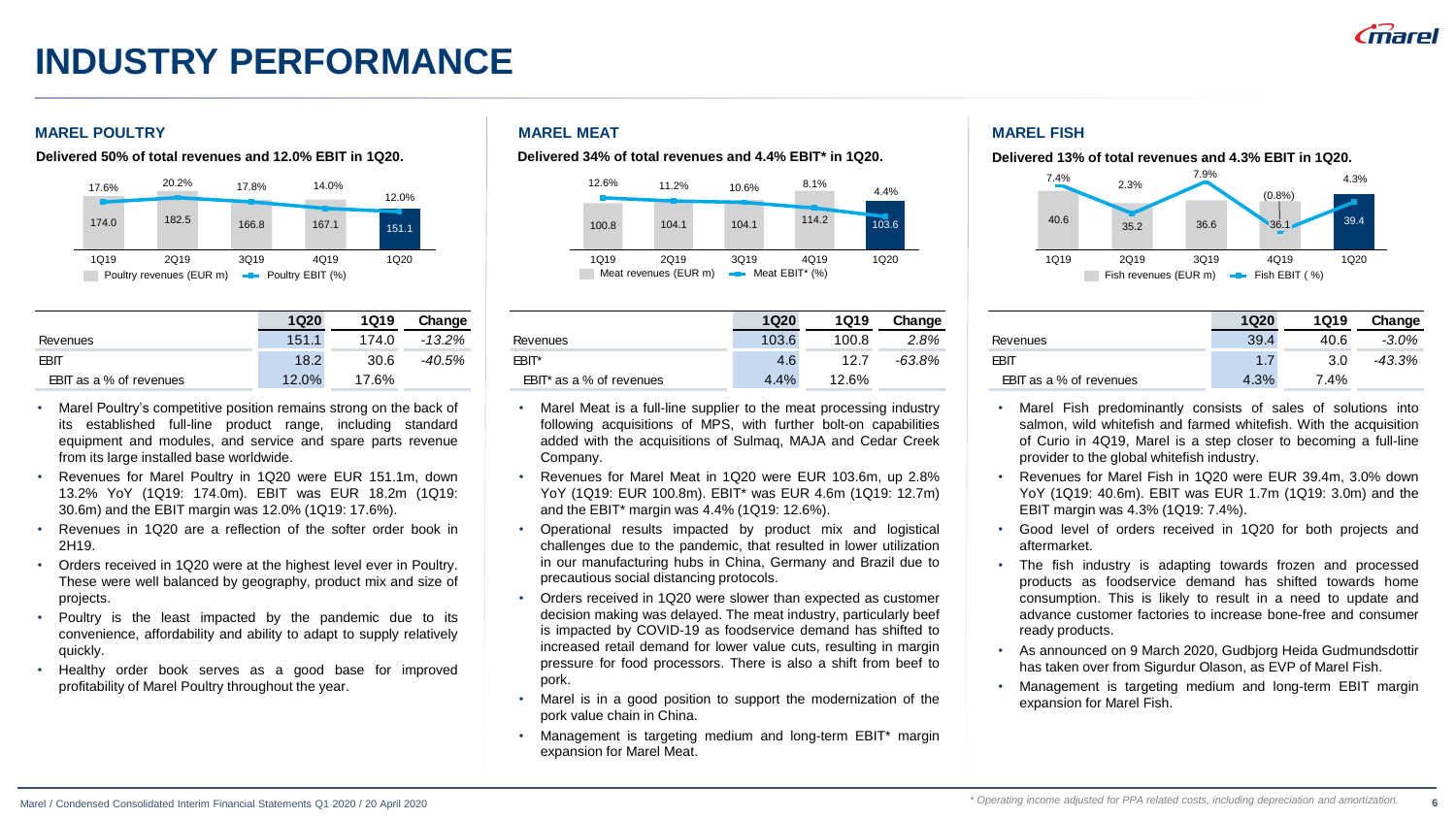**7**

## **INTERIM KEY FIGURES & OUTLOOK**



# **ORDER BOOK** EUR m **LEVERAGE** Q1 472 476 414 475 465 2017 2018 2019 '19 '20



### **Outlook**

- Market conditions have been challenging due to geopolitical uncertainty and the current COVID-19 pandemic. Marel enjoys a balanced exposure to global economies and local markets through its global reach, innovative product portfolio and diversified business mix. At the moment it is not known what the full economic impact of COVID-19 will have on Marel. Marel is committed to achieve its mid- and long term growth targets. Our strategic mid-term targets are to achieve gross profit around 40%, SG&A of around 18% and Innovation at the 6% strategic level by year-end 2023.
- In the period 2017-2026, Marel is targeting 12% average annual revenue growth through market penetration and innovation, complemented by strategic partnerships and acquisitions.
	- Marel's management expects 4-6% average annual market growth in the long term. Marel aims to grow organically faster than the market, driven by innovation and growing market penetration.
	- Maintaining solid operational performance and strong cash flow is expected to support 5-7% revenues growth on average by acquisition.
	- Marel's management expects basic EPS to grow faster than revenues.
- Growth is not expected to be linear but based on opportunities and economic fluctuations. Operational results may vary from quarter to quarter due to general economic developments, fluctuations in orders received and timing of deliveries of larger systems.

%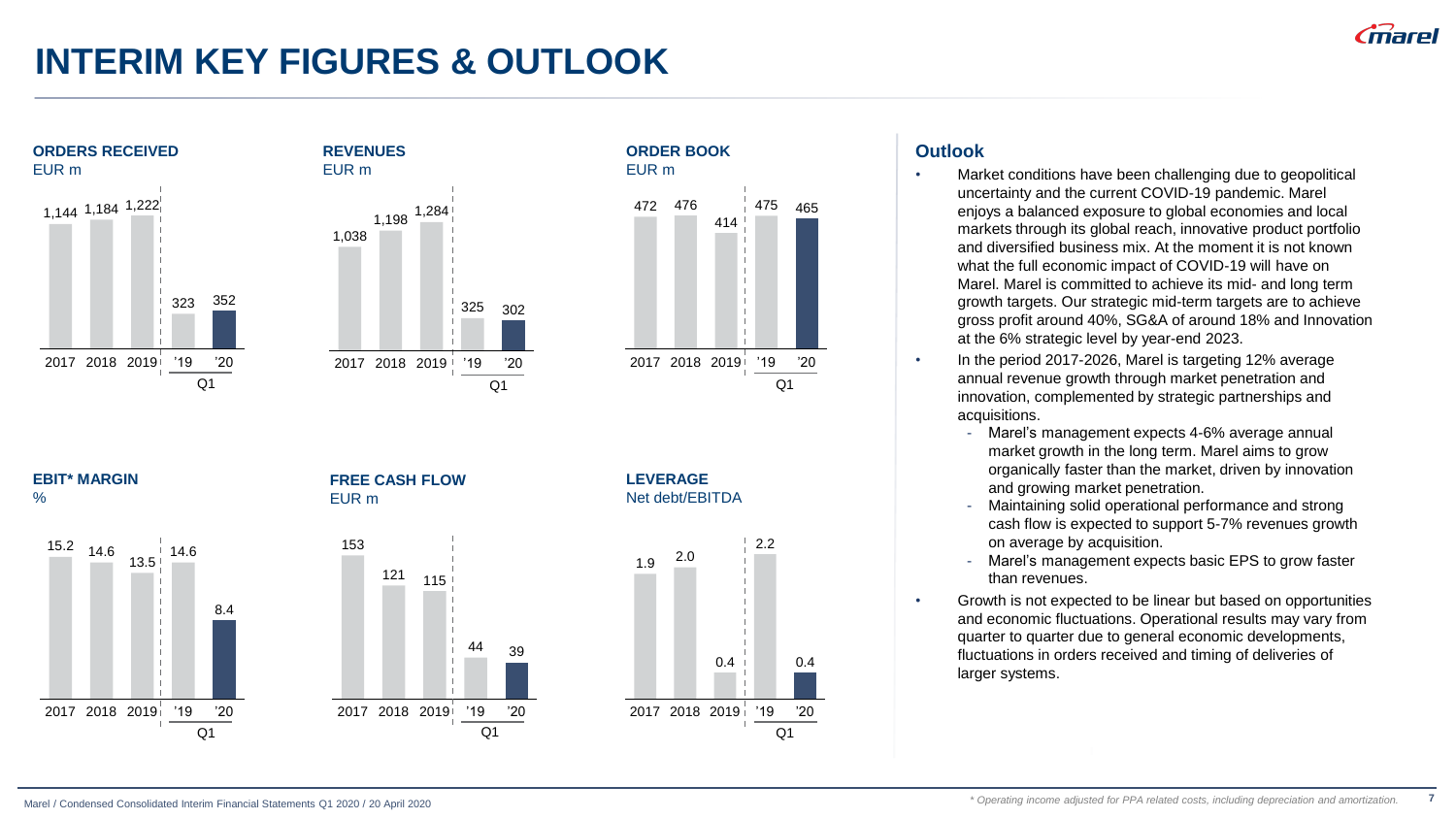## **INVESTOR RELATIONS**

#### **Virtual investor meeting and live webcast/conference call 21 April 2020**

On Tuesday 21 April 2020, at 8:30 am GMT (10:30 am CET), Marel will host a virtual investor meeting where CEO Árni Oddur Thórdarson and CFO Linda Jónsdóttir will give an overview of the financial results and operational highlights in the first quarter.

The virtual meeting will be webcast live on [www.marel.com/webcast](http://www.marel.com/webcast) and a recording will be available after the meeting on marel.com/ir.

Members of the investment community can join the conference call at: IS: 800 7520 NL: +31 20 721 9496 UK: +44 333 300 9268 US: +1 833 823 0586

#### **UPCOMING TRADE SHOWS**

- Nor-Fishing, Trondheim, 18-21 August
- Vietfish, Ho Chi Minh City, 26-28 August
- CIMIE, Qingdao, 8-12 September
- Meat ShowHow, Copenhagen 23 September

#### **UPCOMING MAREL VIRTUAL LIVE EVENTS**

- Virtual Fish Expo, 21-22 April 2020
- Inspection technology in food processing, 13 May 2020
- Automation in pig processing, 28 May 2020
- Transformation through traceability, 16 June 2020

#### **FINANCIAL CALENDAR**

- Marel will publish its (Condensed) Consolidated Financial Statements according to the below financial calendar:
	- Q2 2020 22 July 2020
- Q3 2020 20 October 2020
- Q4 2020 3 February 2021
- Financial results will be disclosed and published after market closing of both NASDAQ Iceland and Euronext Amsterdam.

#### **CONTACT US**

**Tinna Molphy** Director of Investor Relations (on maternity leave)

**Vicki Preibisch** Investor Relations Specialist

**Marinó Thór Jakobsson** Investor Relations Analyst

[IR@marel.com](mailto:IR@marel.com) Tel: (+354) 563 8001.

#### **DISCLAIMERS**

#### **Forward-looking statements**

Statements in this press release that are not based on historical facts are forward-looking statements. Although such statements are based on management's current estimates and expectations, forward-looking statements are inherently uncertain. We therefore caution the reader that there are a variety of factors that could cause business conditions and results to differ materially from what is contained in our forwardlooking statements, and that we do not undertake to update any forward-looking statements. All forward-looking statements are qualified in their entirety by this cautionary statement.

#### **Market share data**

Statements regarding market share, including those regarding Marel's competitive position, are based on outside sources such as research institutes, industry and dealer panels in combination with management estimates. Where information is not yet available to Marel, those statements may also be based on estimates and projections prepared by outside sources or management. Rankings are based on sales unless otherwise stated.